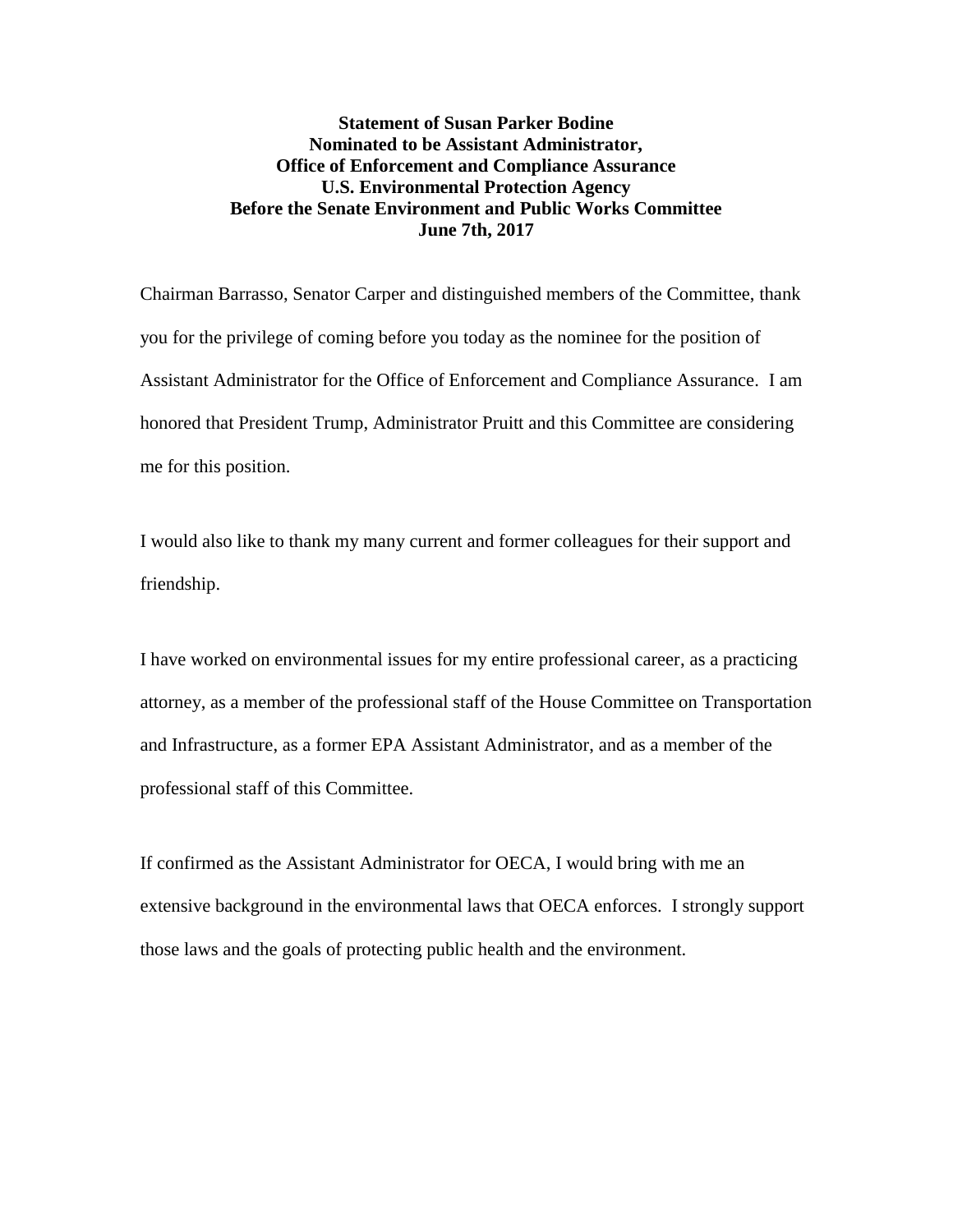I also would bring my past experience in managing an EPA headquarters office and my deep respect for the career staff who do the day-to-day work of carrying out the responsibilities that Congress has given EPA.

I appreciate that most of our environmental laws are built around the framework of cooperative federalism. Under cooperative federalism, states and the federal government have important and complementary roles in implementing federal environmental statutes.

I also fully appreciate that we cannot protect public health and the environment unless the regulated community complies with the law. Enforcement is a critical tool to achieve that compliance. Compliance with the law by everyone also creates a level playing field for the regulated community. By enforcing environmental laws OECA helps to create that level playing field.

Of course, to comply with the law, the regulated community needs to understand what is expected of them. Sometimes our statutes and regulations are less than clear. OECA plays an important role in making sure that there is clarity and consistency in how our environmental laws are interpreted, and providing assistance when the laws are less than clear. If confirmed, I would look forward to working with the EPA program offices and with states to provide that clarity and consistency.

Those who have worked with me know that I use a collaborative and inclusive approach to tackling complex environmental issues. For the Assistant Administrator of OECA this means collaboration and consultation with states that are authorized to carry out their

2